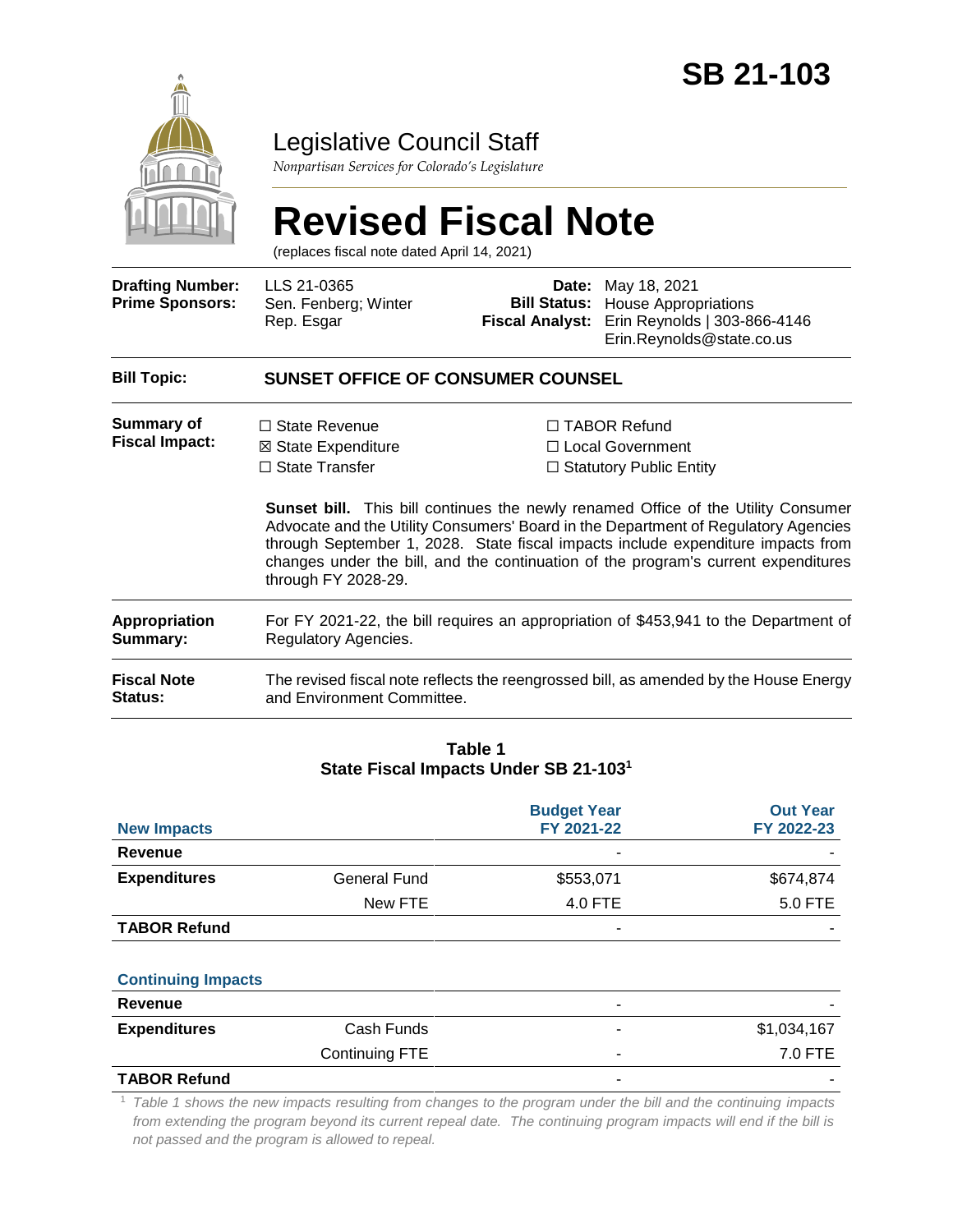# **Summary of Legislation**

The bill continues the Office of the Consumer Counsel and the Utility Consumers' Board in the Department of Regulatory Agencies (DORA) for 7 years. The office is renamed as the Office of the Utility Consumer Advocate.

The bill implements the following recommendations from the sunset review:

- renames the office and changes the title of the office's head from consumer counsel to director;
- changes the board from a type 1 agency to a type 2 agency; and
- repeals the requirement that the board annually review the office's performance and confer with DORA's executive director regarding hiring and performance evaluation matters.

In addition, the bill:

- expands the office's scope to include statutory decarbonization goals, just transition, environmental justice, and telecommunications;
- allows the office to intervene in PUC proceedings regarding telecommunications services;
- prohibits the office from recommending any PUC action that would interfere with the administration or determination of employees' wages, health insurance, or retirement benefits negotiated between a regulated utility and a labor union through collective bargaining;
- requires the office to conduct its own legislative affairs, include lobbying, in matters that involve utility rates and charges, the provision of services, certificates of public convenience and necessity, and other matters that affect the public interest; and
- allows the director to petition the PUC to inspect the records of public utilities through subpoena or by conducting witness depositions.

#### **Background**

The Office of Consumer Counsel represents the public interest and the specific interests of residential, small business, and agricultural consumers in rate and rulemaking cases before the PUC, federal agencies, and the courts. The Utility Consumers' Board is currently an 11-member board that provides policy guidance and oversight to the office.

#### **Continuing Program Impacts**

Based on the department's FY 2021-22 budget request, the Office of the Utility Consumer Advocate is expected to have cash fund expenditures of \$1,034,167 and 7.0 FTE. If this bill is enacted, current expenditures will continue for the program starting in FY 2022-23. If this bill is not enacted, the program will end on September 1, 2022, following a wind-down period, and state expenditures will decrease starting in FY 2022-23 by the amounts shown in Table 1. The impacts from the bill's changes to the program are discussed in the State Expenditures sections below.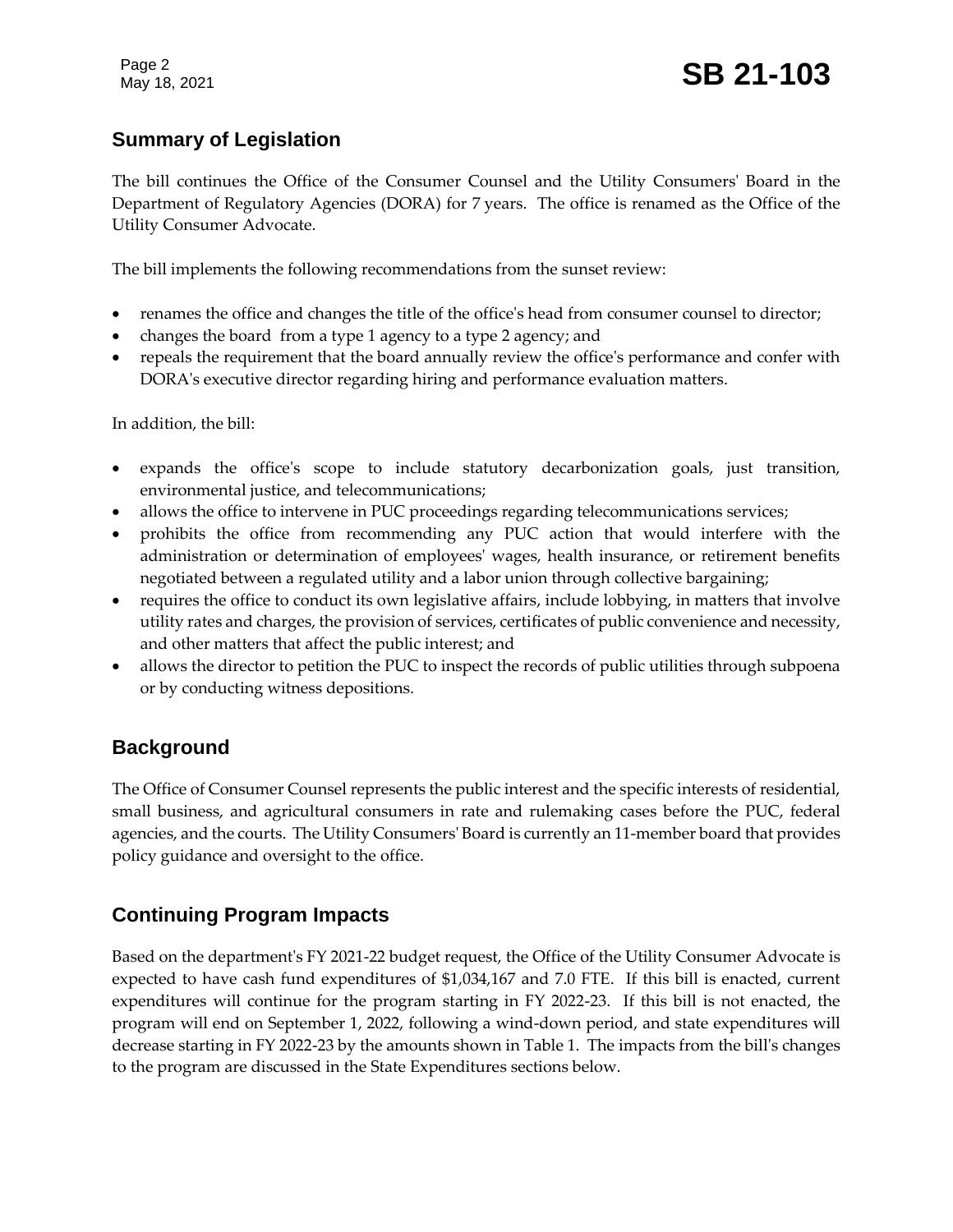# **State Expenditures**

The bill increases state General Fund expenditures by \$553,071 and 4.0 FTE in FY 2021-22 and \$674,874 and 5.0 FTE in FY 2022-23 in DORA. Expenditures are shown in Table 2 and detailed below.

| <b>Cost Components</b>                         | FY 2021-22     | FY 2022-23     |
|------------------------------------------------|----------------|----------------|
| Department of Regulatory Agencies <sup>1</sup> |                |                |
| <b>Personal Services</b>                       | \$265,311      | \$353,751      |
| <b>Operating Expenses</b>                      | \$4,320        | \$5,400        |
| <b>Capital Outlay Costs</b>                    | \$24,800       |                |
| <b>Legal Services</b>                          | \$159,510      | \$191,412      |
| Centrally Appropriated Costs <sup>2</sup>      | \$99,130       | \$124,311      |
| FTE - Personal Services                        | 3.2 FTE        | 4.0 FTE        |
| FTE - Legal Services                           | $0.8$ FTE      | $1.0$ FTE      |
| <b>Total</b>                                   | \$553,071      | \$674,874      |
| <b>Total FTE</b>                               | <b>4.0 FTE</b> | <b>5.0 FTE</b> |

#### **Table 2 Expenditures Under SB 21-103**

*<sup>1</sup> Costs may be paid by the Fixed Utility Fund; see Technical Note.*

*<sup>2</sup> Centrally appropriated costs are not included in the bill's appropriation.*

**Department of Regulatory Agencies.** The Office of the Utility Consumer Advocate requires 2.0 FTE Rate and Financial Analyst and 1.0 FTE Policy Advisor to address the four new policy areas under the bill. The analysts will perform financial work and analysis and the advisor will perform the non-financial work, outreach, and community engagement. The office also requires 1.0 FTE Liaison to manage legislative affairs and lobbying on behalf of the office, as required by the bill. In addition, legal services hours estimated at 1,800 hours per year, or 1.0 FTE, will be required to support the new policy areas. Standard operating and capital outlay costs are included for this new staff. First-year costs have been prorated for the bill's effective date and General Fund pay date shift.

Additional workload increases for office rebranding and materials updates, as well workload decreases resulting from the board no longer providing an annual review of the office's performance nor conferring with DORA's executive director on hiring and performance evaluation matters, require no change in appropriations.